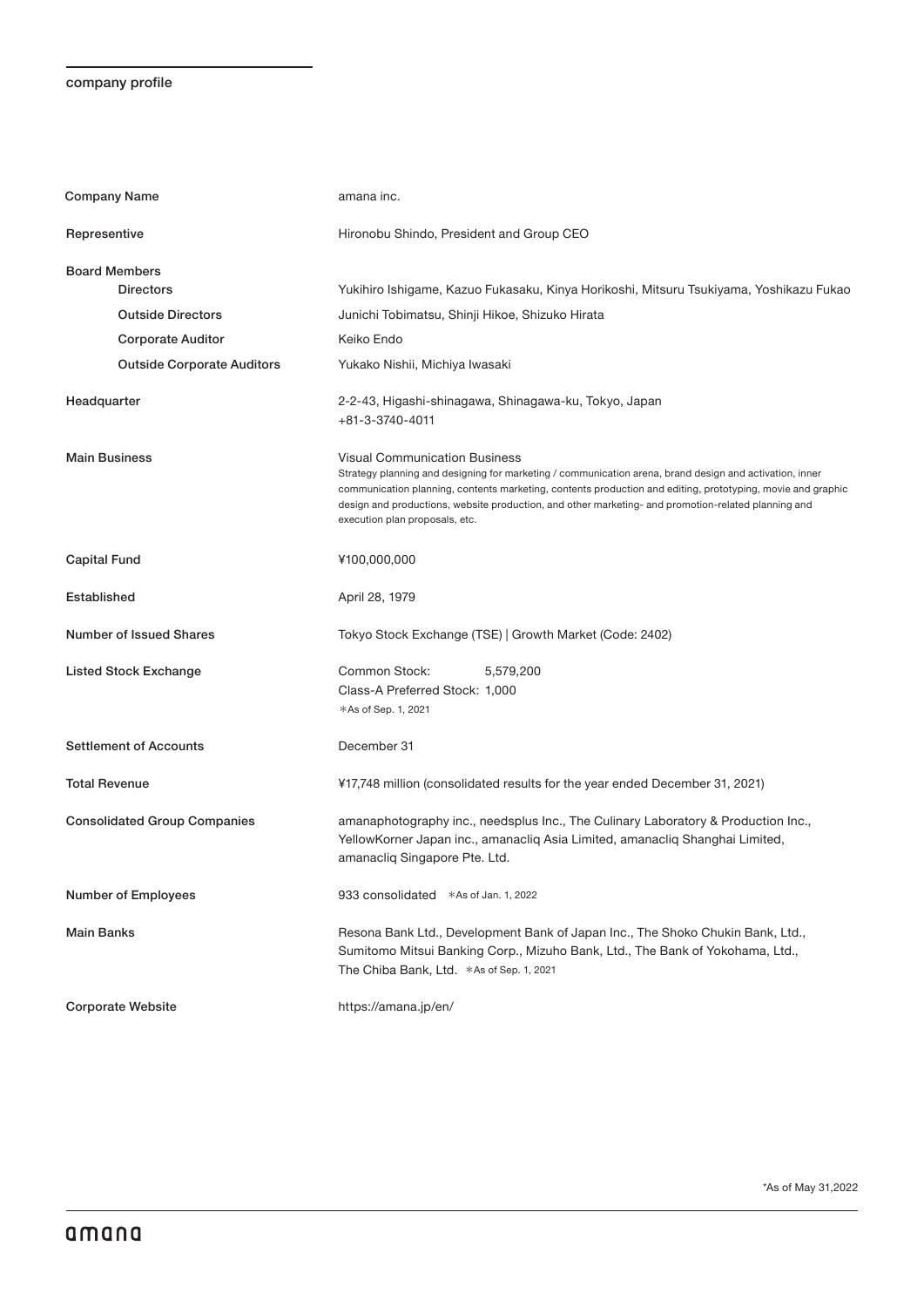## company history

| 1979/APR | Urban Publicity inc., a forerunner of amana group, is established and begins commissioned production of advertising photography         |
|----------|-----------------------------------------------------------------------------------------------------------------------------------------|
| 1987/JAN | Aoyama Office is established in Aoyama, Minato-ku, Tokyo, and commences stock photographs sales and planning busines                    |
| 1991/APR | Urban Publicity inc. changes its name to IMA Co., Ltd.                                                                                  |
| 1997/NOV | IMA Co., Ltd. merges with Camera Tokyo Service and changes its name to amana inc.                                                       |
| 2001/APR | un inc. is established to strengthen photography department                                                                             |
| 2004/JUL | amana inc. shares are listed on the TSE Mothers market (Code: 2402) as of July 1                                                        |
| 2004/OCT | needsplus Inc. is established to be managed jointly with amana inc.                                                                     |
| 2005/MAR | acube inc., SPOON inc., dip inc., hue inc., and voile inc. are established reorganizing amana photography department                    |
| 2005/DEC | amana inc. acquires shares of NABLA inc. to reinforce visual solutions business                                                         |
| 2006/JAN | amana inc. acquires shares of A&A inc. to reinforce sales promotion planning and production business                                    |
| 2006/AUG | amana inc. acquires shares of MISSILE $\cdot$ COMPANY inc. to reinforce advertising planning and production business                    |
| 2007/JAN | amana inc. absorbs and merges all stock photo business and establishes amanaimages inc.                                                 |
|          | amana inc. acquires shares of HiSCHOOL inc. to expand its business territory into the television commercial industry                    |
| 2008/JUL | amana inc. converts to a holdings company and changes its name to amana holdings inc.                                                   |
|          | visual content design and production business is transferred to the newly established amana inc.                                        |
| 2008/NOV | amana holdings inc. gains ISO/IEC 27001:2005 international standard certification for its information security management system as     |
|          | of November 24                                                                                                                          |
| 2008/DEC | $MISSILE \cdot COMPANY$ inc. becomes an equity-method affiliated company of amana group                                                 |
| 2009/JAN | amana inc. spins off a portion of planning and design business and establishes amana interactive inc.                                   |
| 2009/OCT | amana inc. spins off a portion of visual content design and production business and established amana cgi inc.                          |
| 2009/DEC | amana interactive inc. merges with HiSCHOOL inc., while amana holdings inc. defines its business territories as "advertising-related    |
|          | visual planning and production business" and "stock photographs sales and planning business"                                            |
| 2010/APR | amana inc. spins off a portion of visual content design and production business and establishes Hydroid inc.                            |
| 2010/DEC | wonderactive inc. is established to handle advertising planning and production                                                          |
| 2011/OCT | amana interactive inc. purchases shares of The Culinary Laboratory & Production Inc. to expand its business territory into the food     |
|          | and restaurant industry                                                                                                                 |
| 2012/JAN | amana salto inc. is established by merging with Salto Ulbeek, to expand the platinum print business                                     |
| 2012/JUL | NABLA inc. changes its name to RIZING inc. as part of the reorganization process                                                        |
| 2012/SEP | amanacliq Asia Limited is established to expand business in the Asian market                                                            |
| 2012/OCT | amanacliq Shanghai Limited, subsidiary of amanacliq Asia Limited, is established as a business base for the Asian market                |
| 2012/DEC | amana inc. acquires shares of WESTVILLAGE CA CO., Ltd.                                                                                  |
| 2013/JAN | amana interactive inc. absorbs and merges production-related business of amana inc.                                                     |
|          | amana inc. absorbs and merges sales-related business of amana interactive inc.                                                          |
|          | amana interactive inc. changed its name to amana creative inc.                                                                          |
| 2013/APR | amanaTIG inc. managed jointly with Taka Ishii Gallery is established and becomes an equity-method affiliated company of amana           |
|          | group foreseeing consumer market business expansion                                                                                     |
| 2013/JUL | amanacliq Singapore Pte. Ltd., subsidiary of amanacliq Asia Limited, is established as a yet another business base for the Asian market |
| 2014/JAN | amana inc. establishes amanadesign inc. focusing on planning and design                                                                 |
|          | amana creative inc. changes its name to studio amana inc.                                                                               |
| 2014/MAR | amanaANG inc. becomes an equity-method affiliated company of amana group as a business base for the domestic and foreign                |
|          | high-end consumer market                                                                                                                |
| 2014/APR | amana holdings inc. (as a surviving company) merges with amana and changes its name to amana inc.                                       |
|          | As a surviving company, SPOON inc. merges with Vda inc. and changes its name to parade inc.                                             |
| 2014/JUL | AMANA JKG managed jointly with Jean-Kenta Gauthier is established and becomes an equity-method affiliated company of                    |
|          | amana group to expand its domestic and foreign high-end consumer market                                                                 |
| 2015/APR | amanabi inc. is established as a management company for training and seminars                                                           |
| 2015/OCT | YellowKorner Japan inc. (equity-method affiliated company) is jointly established by YK Luxembourg S.à r.l. and Culture Convenience     |
|          | Club Co., Ltd. and amana inc., intended to sell art photography to consumers in and outside of Japan                                    |